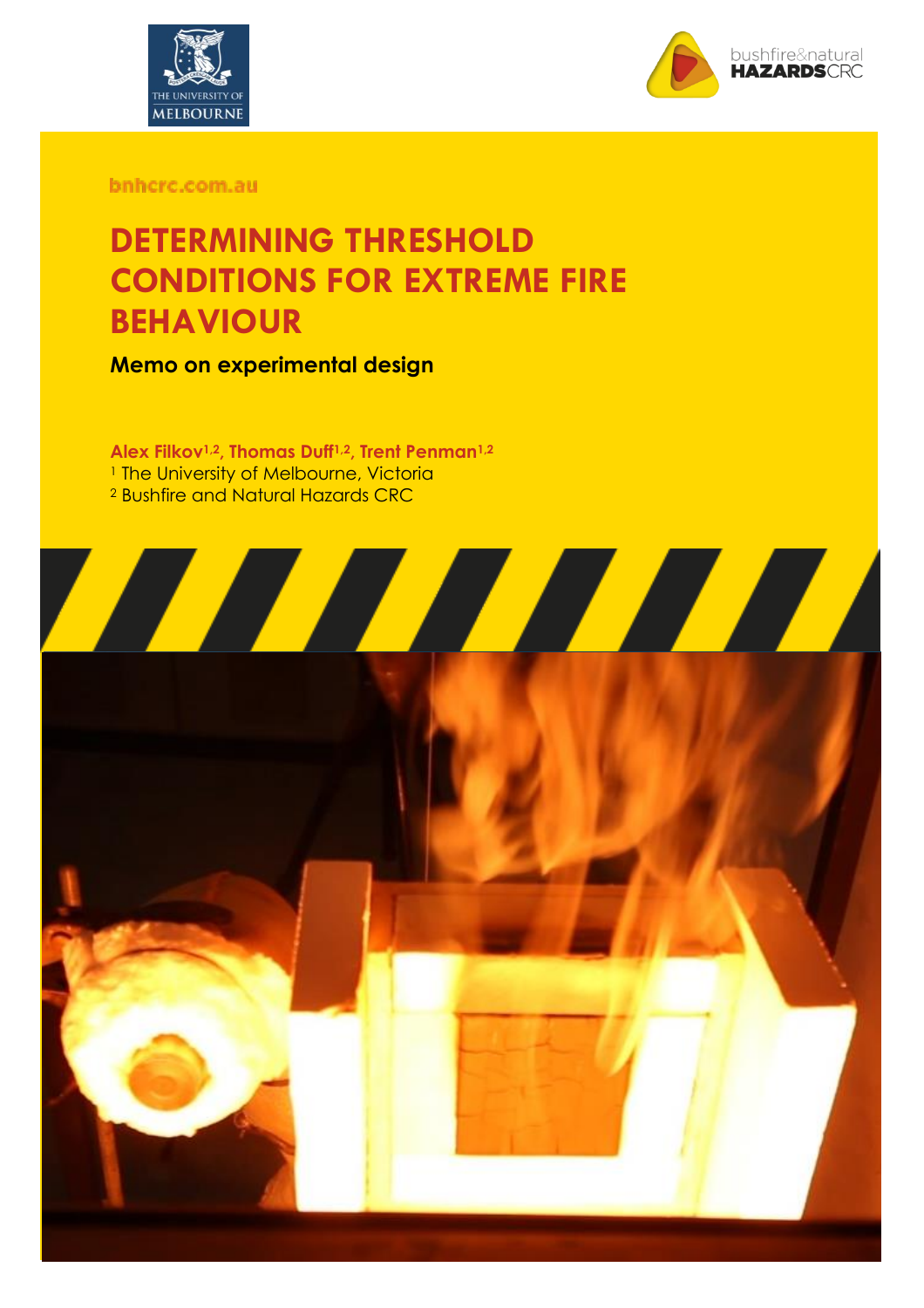

| Version        | <b>Release history</b>      | Date       |
|----------------|-----------------------------|------------|
| 1 <sub>0</sub> | Initial release of document | 22/10/2018 |



**Business** Cooperative Research Centres Programme

All material in this document, except as identified below, is licensed under the Creative Commons Attribution-Non-Commercial 4.0 International Licence.

Material not licensed under the Creative Commons licence:

- Department of Industry, Innovation and Science logo
- Cooperative Research Centres Programme logo
- Bushfire and Natural Hazards CRC logo
- Any other logos
- All photographs, graphics and figures

All content not licenced under the Creative Commons licence is all rights reserved. Permission must be sought from the copyright owner to use this material.



#### **Disclaimer:**

The University of Melbourne and the Bushfire and Natural Hazards CRC advise that the information contained in this publication comprises general statements based on scientific research. The reader is advised and needs to be aware that such information may be incomplete or unable to be used in any specific situation. No reliance or actions must therefore be made on that information without seeking prior expert professional, scientific and technical advice. To the extent permitted by law, the University of Melbourne and the Bushfire and Natural Hazards CRC (including its employees and consultants) exclude all liability to any person for any consequences, including but not limited to all losses, damages, costs, expenses and any other compensation, arising directly or indirectly from using this publication (in part or in whole) and any information or material contained in it.

**Publisher:**

Bushfire and Natural Hazards CRC

October 2018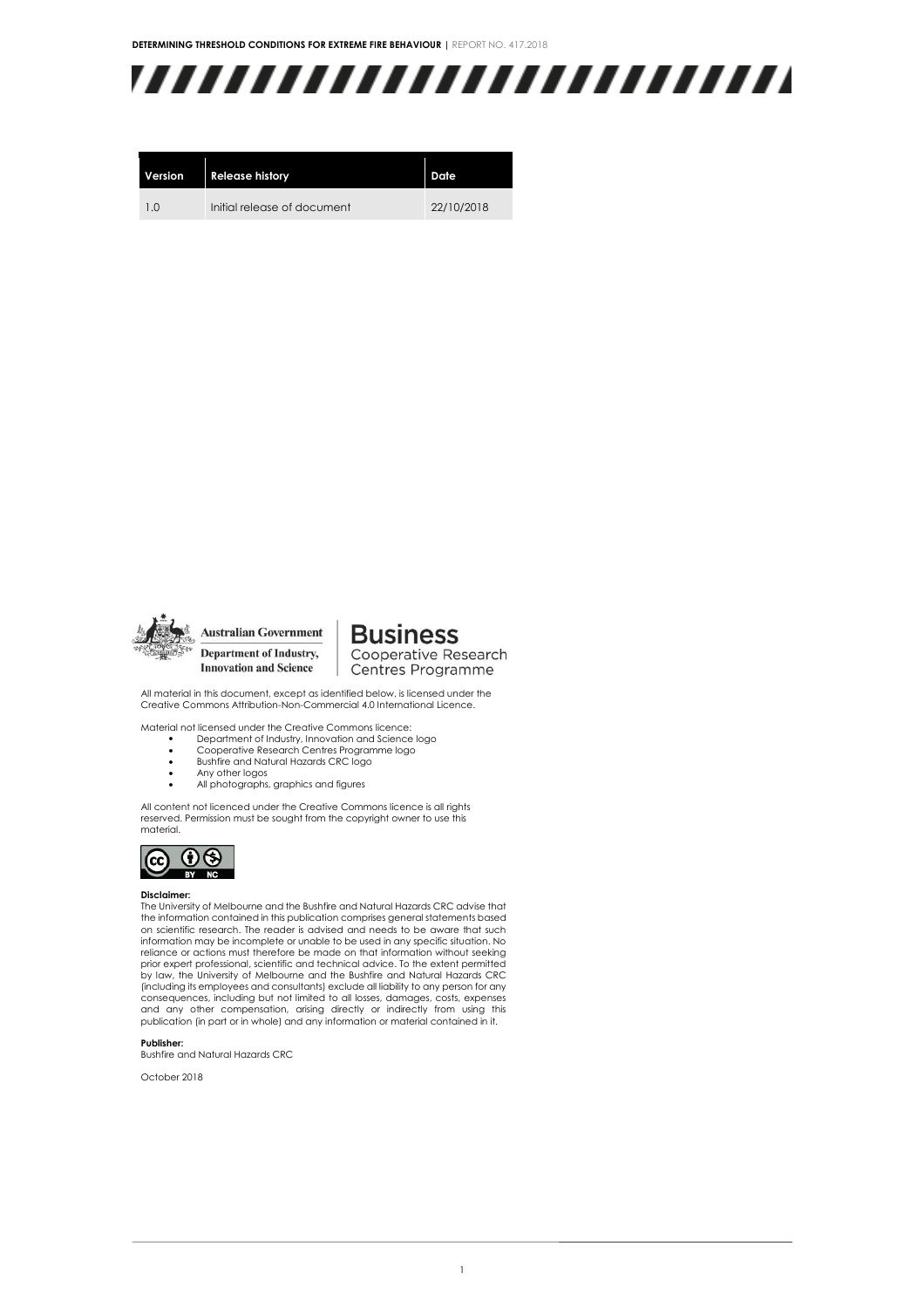

#### **TABLE OF CONTENTS**

| <b>INTRODUCTION</b> | 4 |
|---------------------|---|
| <b>METHODS</b>      | 5 |
| <b>REFERENCES</b>   |   |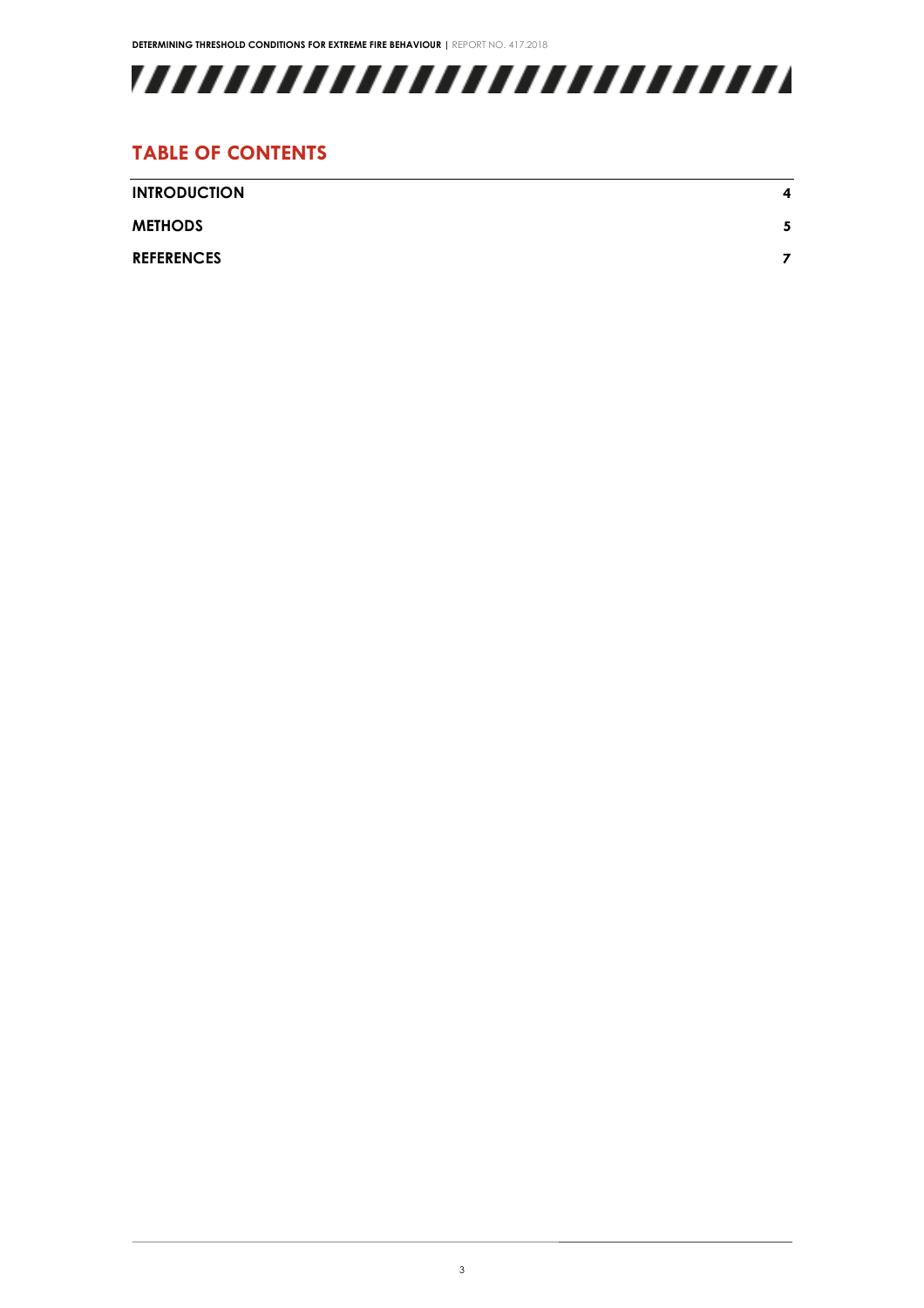# ,,,,,,,,,,,,,,,,,,,,,,,,,

# <span id="page-3-0"></span>**INTRODUCTION**

Flame spread is an important process in the propagation of bushfires. The likelihood of ignition and combustion rates of fuels are dependent on the type and nature of the heat flux. The majority of previous research has used static heat flux, whereby a consistent heating source is used to ignite samples in a laboratory setting. This is despite the highly dynamic heating regimes typically observed during structural and wildland fires.

Dynamic fluxes have been tested (Vermesi et al. 2016; Peterson et al. 2015; Zhai et al. 2017) but these studies have generally been limited. Many only use one regime that is simulated to be either increasing, decreasing or parabolic. Most studies use a cone calorimeter or flame propagation apparatus, which have limitations, such as heating conditions and sample size/position (DiDomizio, Mulherin, and Weckman 2016; Vermesi et al. 2016). Furthermore, the majority of the past experiments have been conducted on horizontally oriented samples heated from above - in contrast to "classical" fire where the flame propagates horizontally, heating the fuel from the side. Chen et al. (2014) have shown that ignition time is strongly dependent on sample orientation.

We have developed a novel system to better represent the dynamic heat fluxes of real fires in a laboratory setting. In this, we are able experimentally test the spontaneous ignition of vertically positioned wood samples subjected to both static and dynamic heat fluxes.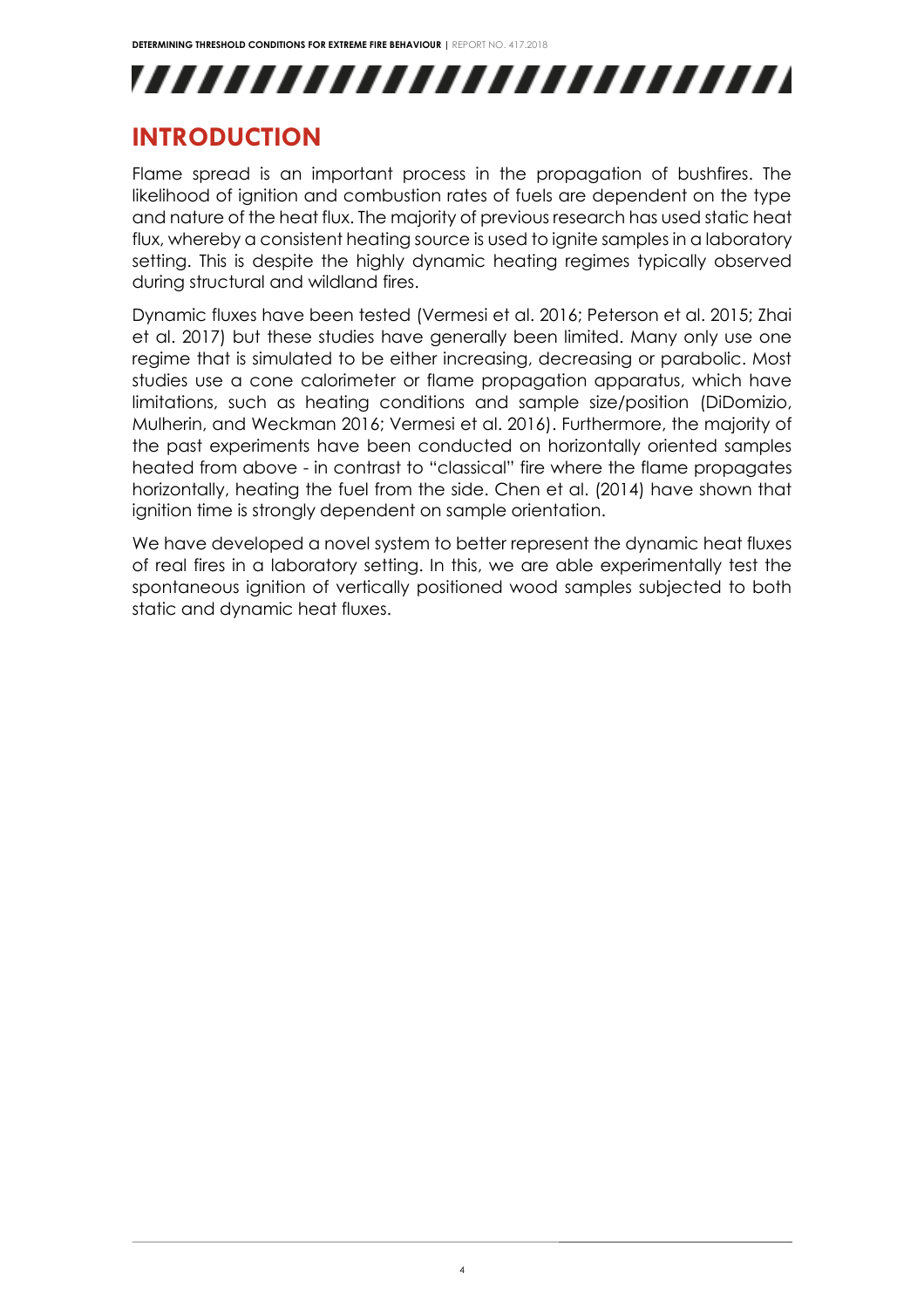,,,,,,,,,,,,,,,,,,,,,,,,,

# <span id="page-4-0"></span>**METHODS**

A custom-made Radiative Heat Flux Apparatus (Fig. 1) was developed as part of this project. This has been used for some preliminary heat flux experiments.



*Figure 1 - Radiative Heat Flux Apparatus*

The apparatus consists of: 1) an exhaust system, 2) a shutter, 3) a linear stage, 4) a radiative panel, 5) a control system and 6) a power control box. The shutter protects the sample from radiation prior to the experiment. The shutter has two positions, open and closed. A remote control operates the shutter and opens it within 1 s. The radiative panel is installed on the 1.5 m linear stage to allow the panel to be moved forward or backward, simulating variable heat flux. A programmable step motor controller PCL601USB (Anaheim Automation, Inc.) is used to change movement speed within the range of 0.001-0.3 m/s. The radiative panel produces radiative heat flux using 12 shortwave infrared quartz lamps. Each lamp has the following characteristics: draws 2400 W power, has peak wavelengths of 1.2-1.4 µm, has a maximum surface power 150 kW/m<sup>2</sup> and filament temperature of 1800-2200°C. The control system allows the operator to control the conditions of the experiment. The power control box controls the radiant heat flux produced by the lamps.

Two CR1000 dataloggers (Campbell Scientific, Inc.) with frequency of 1 Hz are used to measure thermal characteristics of materials under the study. To measure heat flux, a water-cooled heat flux sensor SBG01-100 (Hukseflux Thermal Sensors B.V.) is used. It was factory calibrated for a heat flux of 100 kW/m2 (± 6.4 %) and has a response time of less than 0.25 s. The system is designed for samples being tested with Type K glass braided insulated thermocouples (OMEGA Engineering Inc.) with stripped leads and diameter of 0.25 mm in accordance to Australian Standard (AS) 1530.4:2014. (Australian Standard 2014). These are used to measure temperatures inside samples and on their surfaces. An infrared camera (FLIR T1050sc) is used to measure temperatures on the exposed surface at a resolution of 1024 x 768 and a frequency of 30 Hz. A DSLR camera (Canon EOS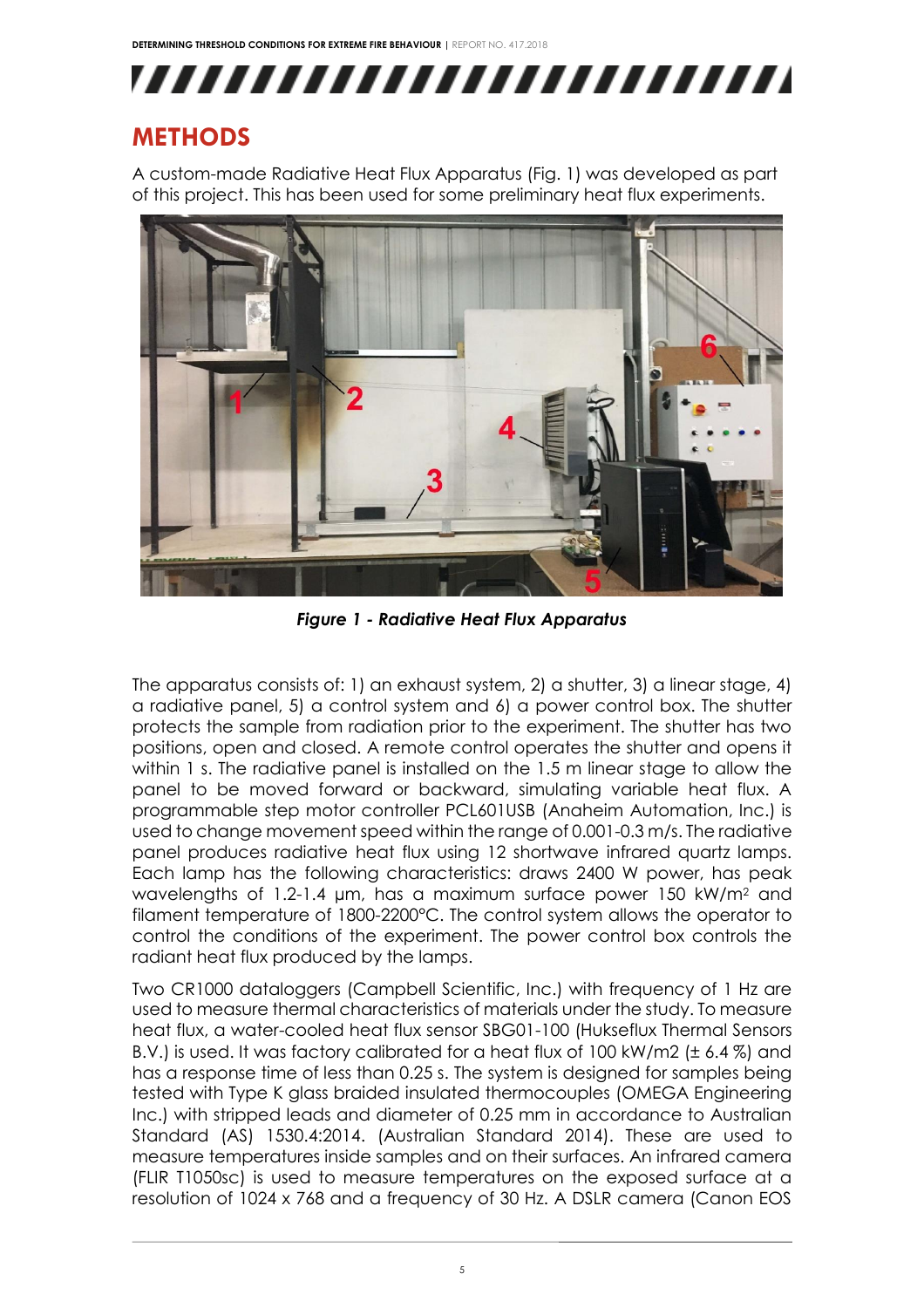

600D) is used to film the experiments.

The samples being tested are square cypress wood samples with height and width of 65 mm and a depth of 19 mm. One thermocouple is embedded at a depth of 3 mm from the exposed surface, two at a depth of 10 mm and one on the back side of the sample. Before testing samples are dried to a constant mass state using an oven at 104 °C for 48 hours (Kuznetsov and Fil'kov 2011). To avoid the influence of heterogenous wood surface properties (texture, colour etc.) on heat flux absorption, the exposed surface of the sample is coated with lampblack (Kuznetsov and Fil'kov 2011) (fig. 2a). To investigate the influence of convection cooling effect on the ignition time two sample holders have been designed, one with blocked sides and bottom (fig. 2b) and a second without.







*Figure 2 – a) Original (left) and blackened (right) sample; b) sample holder to block convective cooling*

The sample holder is constructed of two layers of 7.5 mm thick cement board. To prevent heat loss along the edges of the sample, an internal layer of 25 mm silica boards is used as an insulation. The entire sample holder is positioned on a scale during experimentation to record mass loss.

In preliminary experiments, samples have been exposed to 30 kW/m<sup>2</sup> static heat flux for 5 min and an increasing heat flux for a duration of 12.5 min. The length of time for the increasing regime was chosen to approximate the integral of the heating function. For the dynamic regime, the heat flux was increased by moving the radiative panel closer to the sample with a constant speed of 0.4 mm/sec.

In a second stage of experimentation influence of convective cooling on the autoignition of samples will be tested, as well as additional heating regimes.